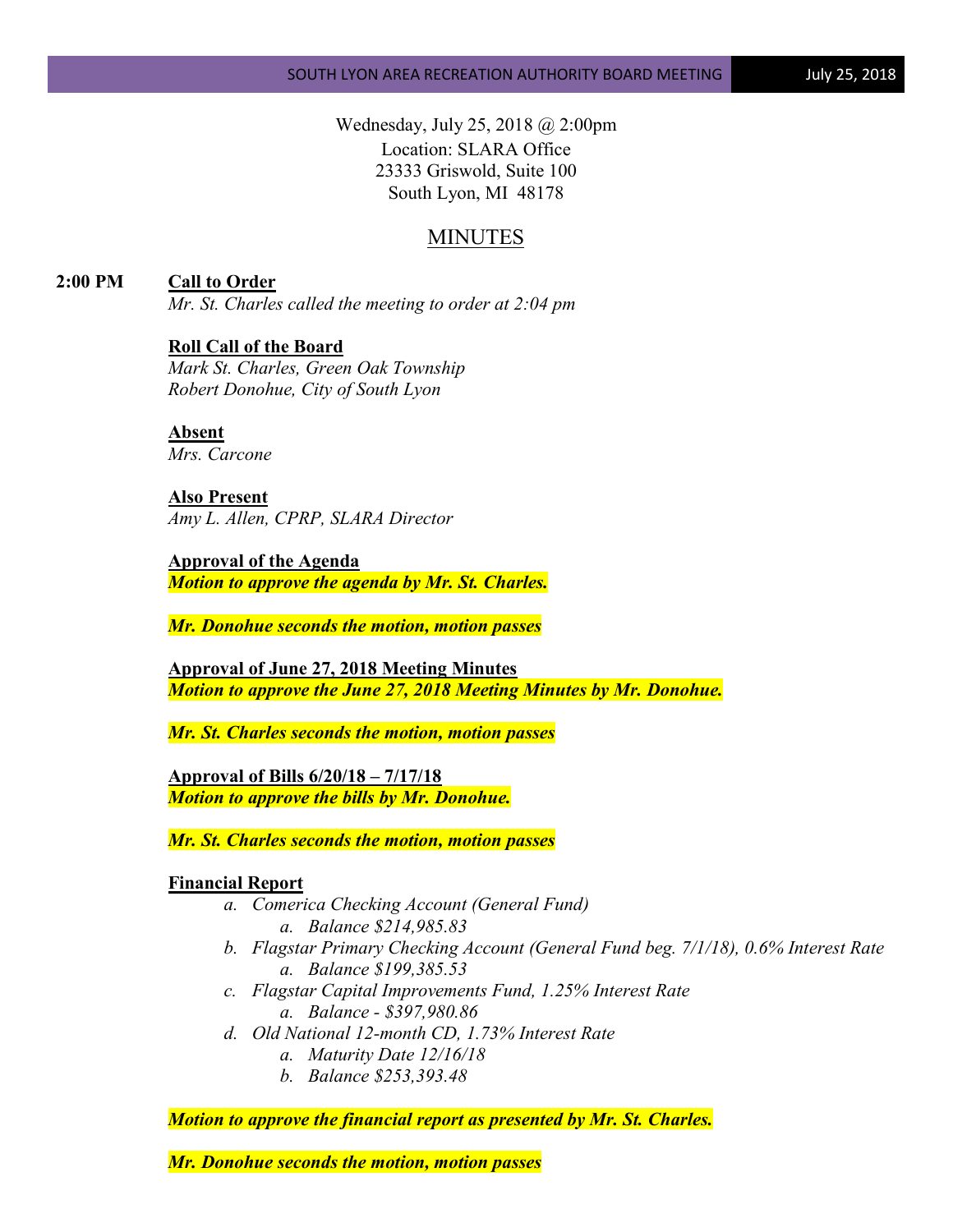# **Correspondence**

*None*

**"Call to the Public"** *None*

# **I) Old Business**

# **1. SLARA Office Updates**

# **a. SLARA Staff Meeting Minutes**

*The staff discussed updates to winter brochure language regarding resident rates and discounts. The staff also went over a first draft of the Multipurpose Room Rental Forms and the job description for a Site Supervisor.*

### **b. SLARA Banking Update**

*All checks have cleared from the Comerica account. Mrs. Allen is waiting for camp to be over so that the credit card from Comerica can be cancelled. After the audit, the card will be cancelled.*

### **c. Enrichment New Programs**

*Mrs. Allen shared with the board a packet highlighting new Enrichment programs coming this fall. Mrs. Hill put this packet together and has worked hard to ensure we always have new programs to offer the public. She is doing a fantastic job!*

# **d. SLARA Open House Event**

*Mrs. Allen and Mrs. Bunin are working with the South Lyon Matcats to host an open house/grand opening event for the Griswold location. The tentative date is Monday, August 27th from 6 – 8 pm. More information will be available soon!*

# **e. Relocation Budget Update**

*Mrs. Allen shared with the board the final budget for the relocation. \$70,000 was approved for the move and in total just under \$61,000 was actually spent. The staff has really pulled together to help out with everything!*

# **2. Member Updates**

*South Lyon – The interviews for the City Manager will be public and taking place next week on Monday and Tuesday. The City is hoping to have the new manager begin the first of September. Michigan Seamless Tube is looking to expand soon. There are five building façade rehabs taking place downtown that should be wrapping up soon. Two office building spaces may be converting soon to retail space. The Veteran's Monument fundraising is almost done and will be going in eventually by the Depot.*

*Green Oak – Sadly there will be no Green Oak Day event this year due to parking limitations. Two developments, Green Oak Crossing and Willow Woods are moving forward with combined over 200 new homes. Culvers will break ground on construction next week. Michigan Veterans Administration is looking at some land in the area and may be looking to develop a new Veteran's Rehab facility.*

# **II) New Business**

- **1. Distribution of 2018-2019 SLARA Municipality Contribution Invoices**
- **2. Consider Resolution #18-007, Resolution to accept and approve Budget Amendment #1 to the 2018-2019 FY SLARA Budget**